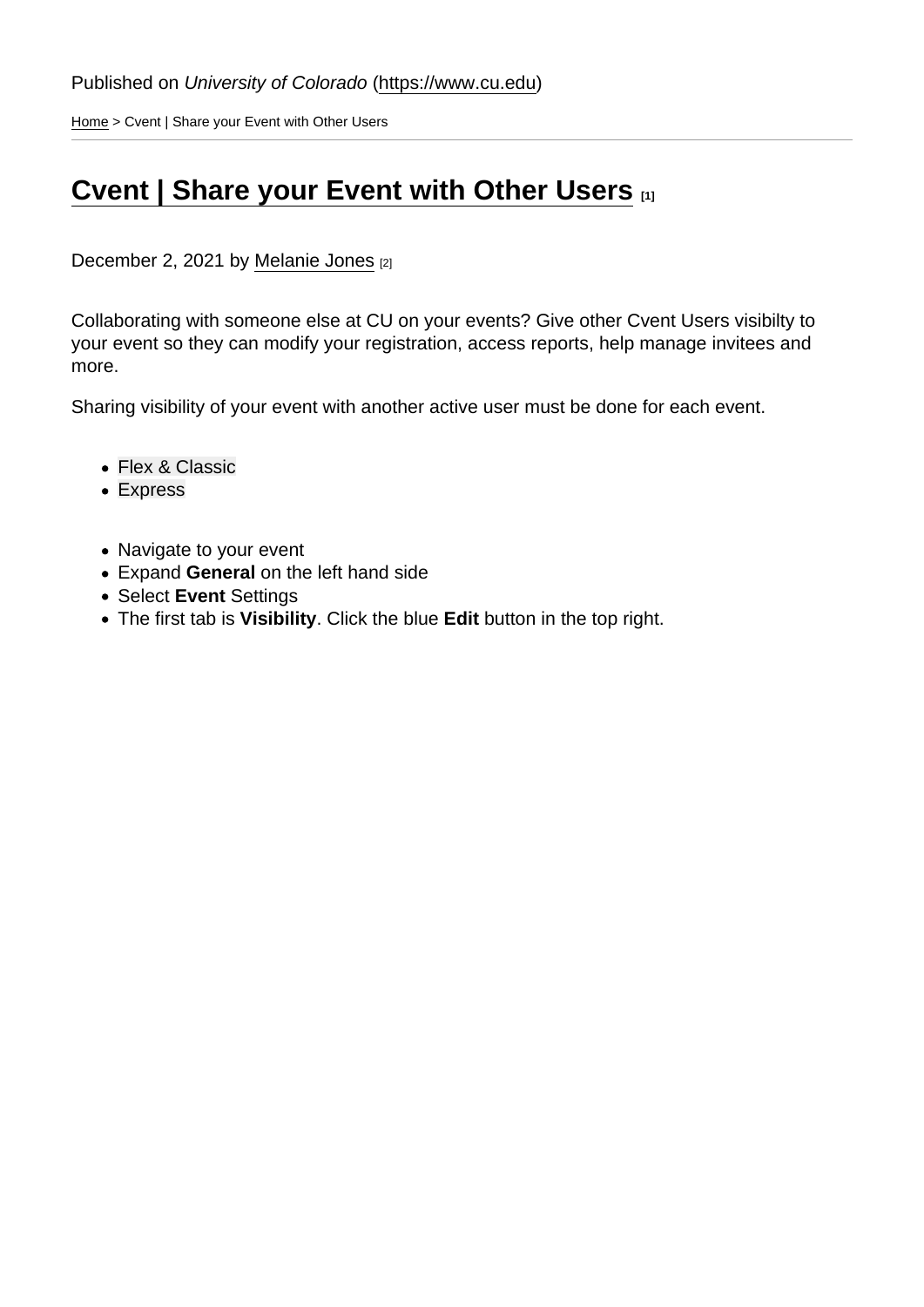| <b>cvent</b>   EVENTS                    | Calendar $\sim$<br>All Events<br>Meeting:                      |
|------------------------------------------|----------------------------------------------------------------|
| Mel testing new experience<br>≡          |                                                                |
| General<br>∼                             | Events > Mel testing new experience > General > Event Settings |
| Home                                     | <b>Event Settings</b>                                          |
| Event Information<br>Event Configuration | Visibility<br>Virtual Event Security Privacy                   |
| <b>Event Status</b>                      | Select which user groups and users can see this event.         |
| <b>Event Settings</b>                    |                                                                |
| Planning<br>$\checkmark$                 | <b>User Groups</b>                                             |
| Website<br>$\checkmark$                  | Name                                                           |
| Registration<br>$\checkmark$             | <b>Events Super Users</b>                                      |
| Marketing<br>$\checkmark$                |                                                                |
| Email<br>v                               |                                                                |
| Attendees<br>◡                           | <b>Users</b>                                                   |
| OnArrival<br>$\checkmark$                |                                                                |
| Surveys<br>$\checkmark$                  | Name<br>Usern<br>◇                                             |
| Reports<br>$\checkmark$                  | Bartlett, Amber<br>F.<br>ambe                                  |

- Scroll to the **Users** section to check the box of the individuals to share the event o !TIP! You can filter by name
- Click **Save**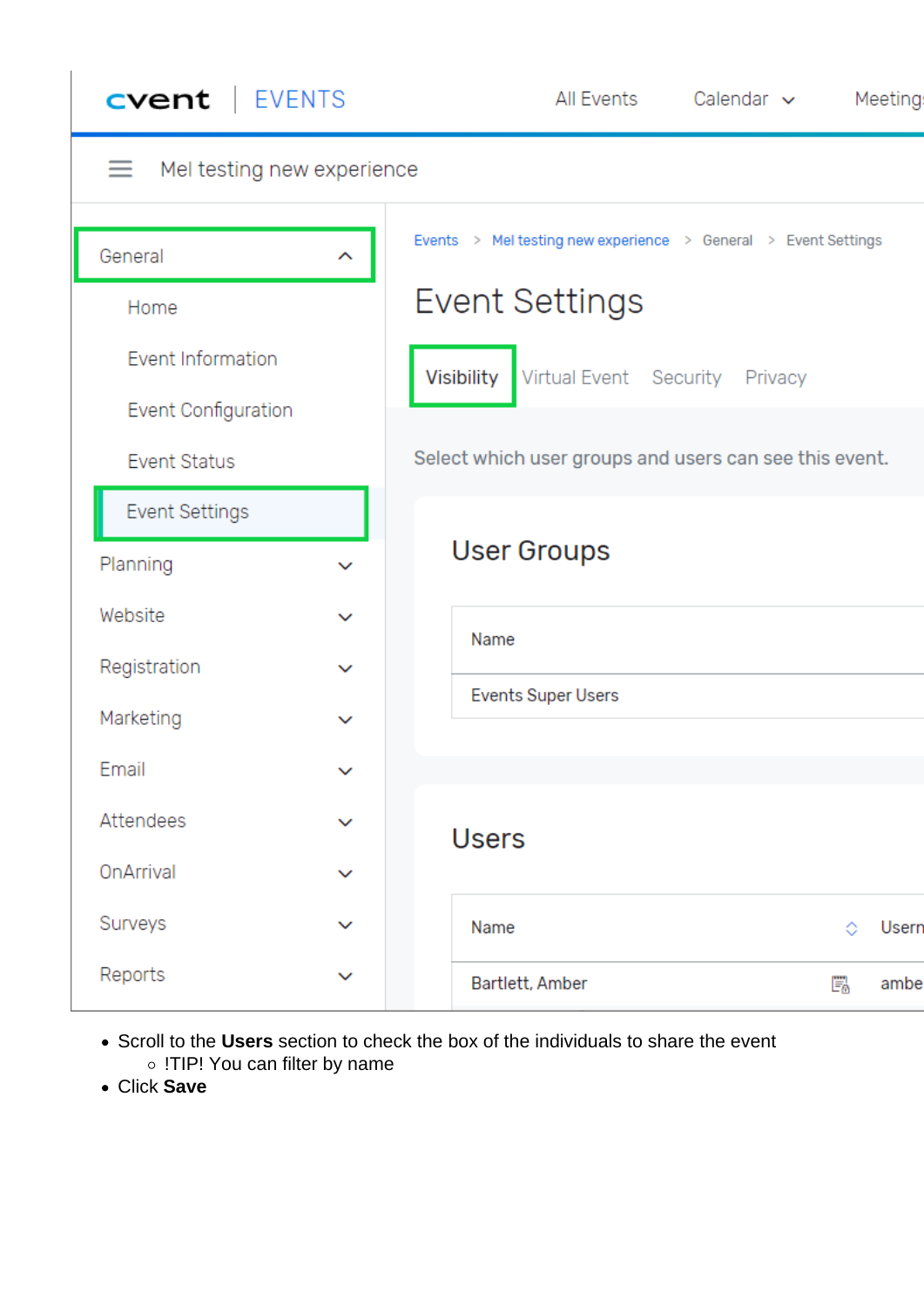<span id="page-2-0"></span>Related Articles

- [Welcome to the New Experience!](https://www.cu.edu/blog/ecomm-wiki/cvent-welcome-new-user-experience) [3]
- [Contact Cvent Help & Support](https://www.cu.edu/blog/ecomm-wiki/cvent-support-and-resources) [4]